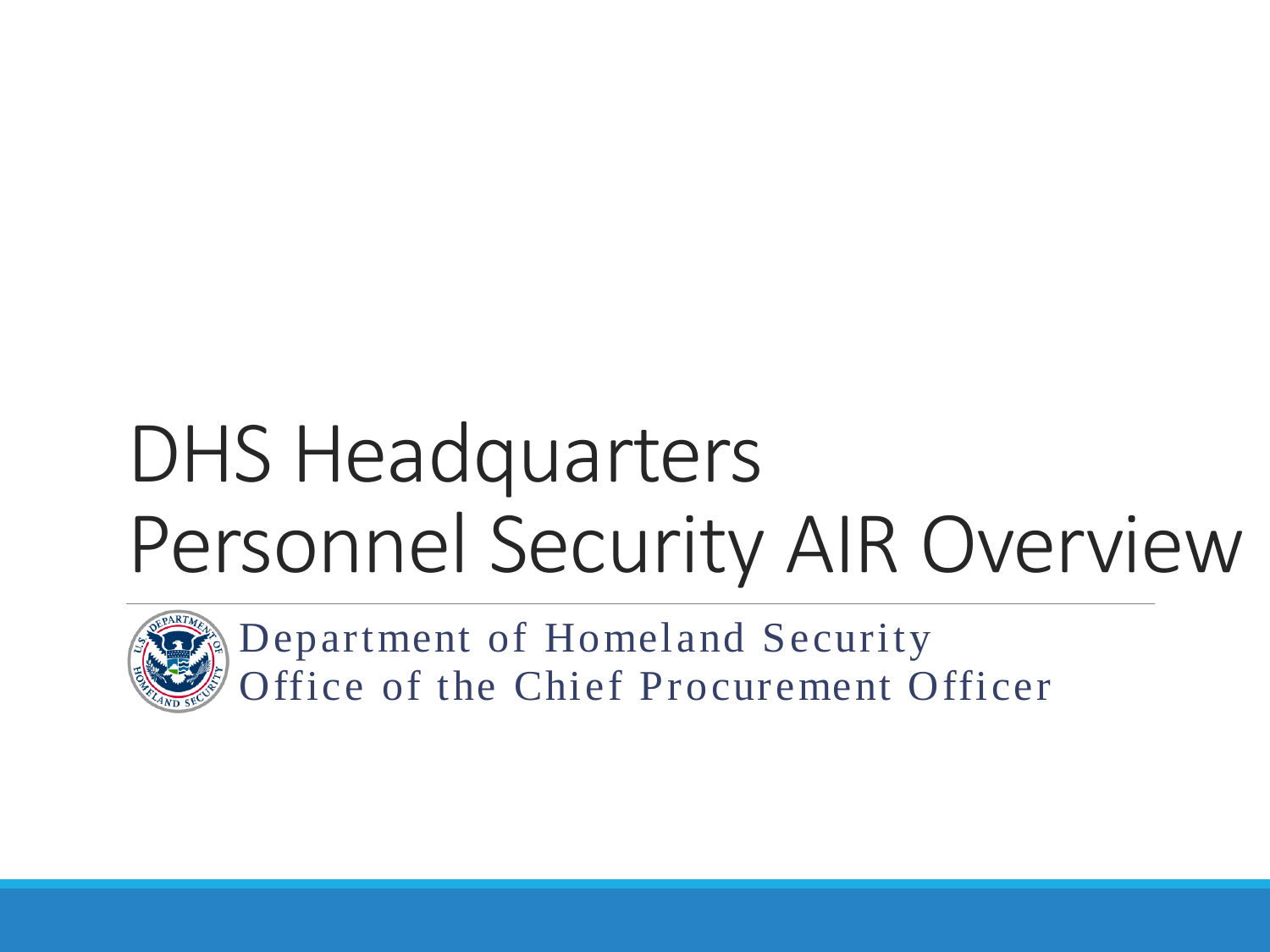# Agenda

DHS Personnel Security Acquisition Innovation Roundtable (AIR) Overview

Glossary of Terms Highlights

Key Topics

High-level Headquarters Personnel Security Flowchart

Question and Answer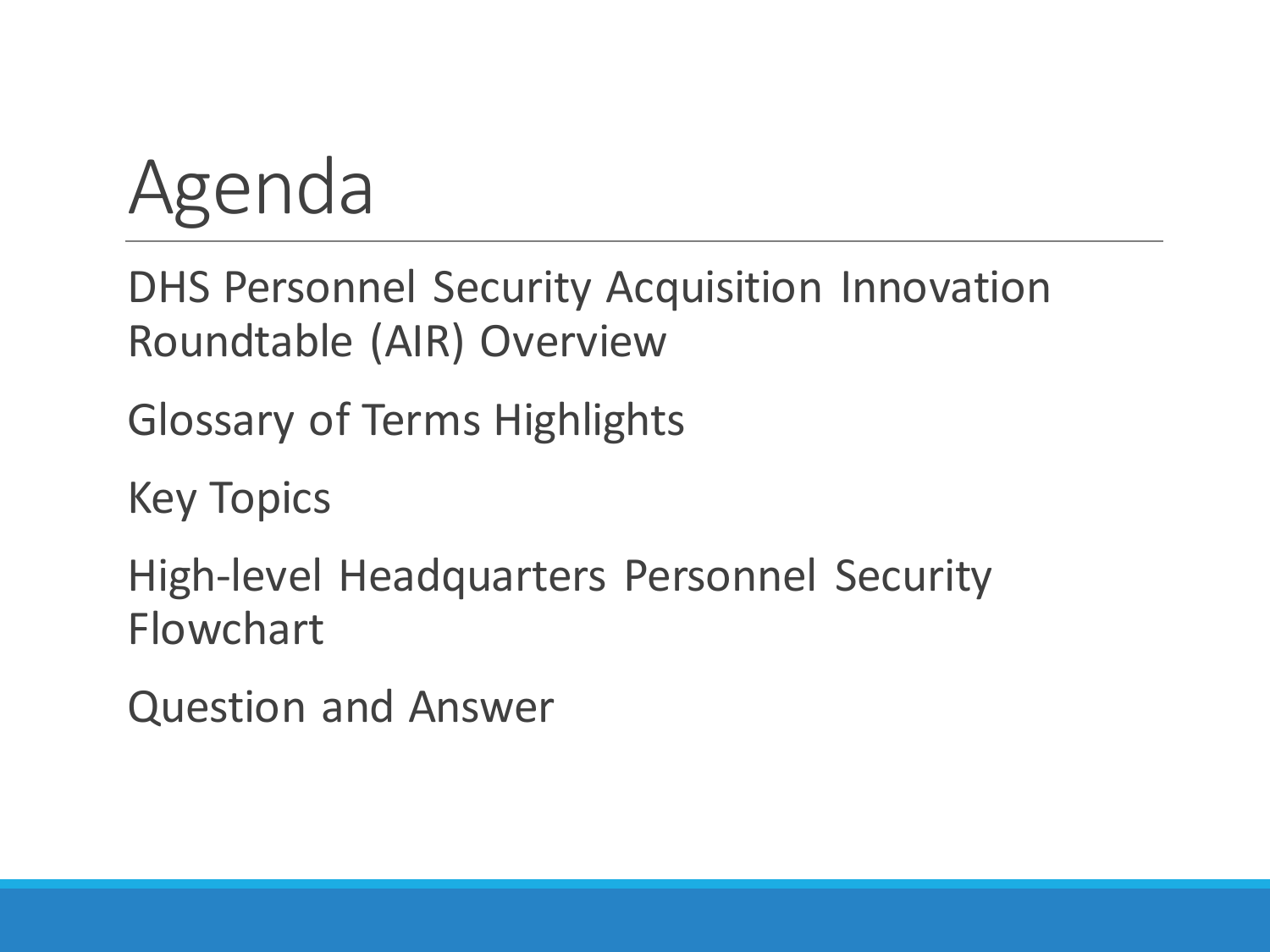### DHS Personnel Security AIR Overview

DHS Acquisition Innovations in Motion (AI*i*M) is a product of the Unity of Effort Initiative signed by Secretary Jeh Johnson.

AI*i*M includes a series of initiatives, industry engagements, and conversations focused on reciprocal learning between DHS and private industry.

DHS established a Personnel Security Acquisition Innovation Roundtable (AIR) to raise awareness about DHS security processes, better understand how industry adjusts to these processes, and identify knowledge gaps and areas for further exploration

- The AIR included a diverse group of industry representatives and participants from the DHS Office of the Chief Security Officer, DHS component security offices, and the DHS Office of the Chief Procurement Officer to obtain candid perspectives from key stakeholders.
- This webinar is a result of valuable dialogue aimed at supporting industry's request for DHS to promote greater transparency and collaboration during the security process.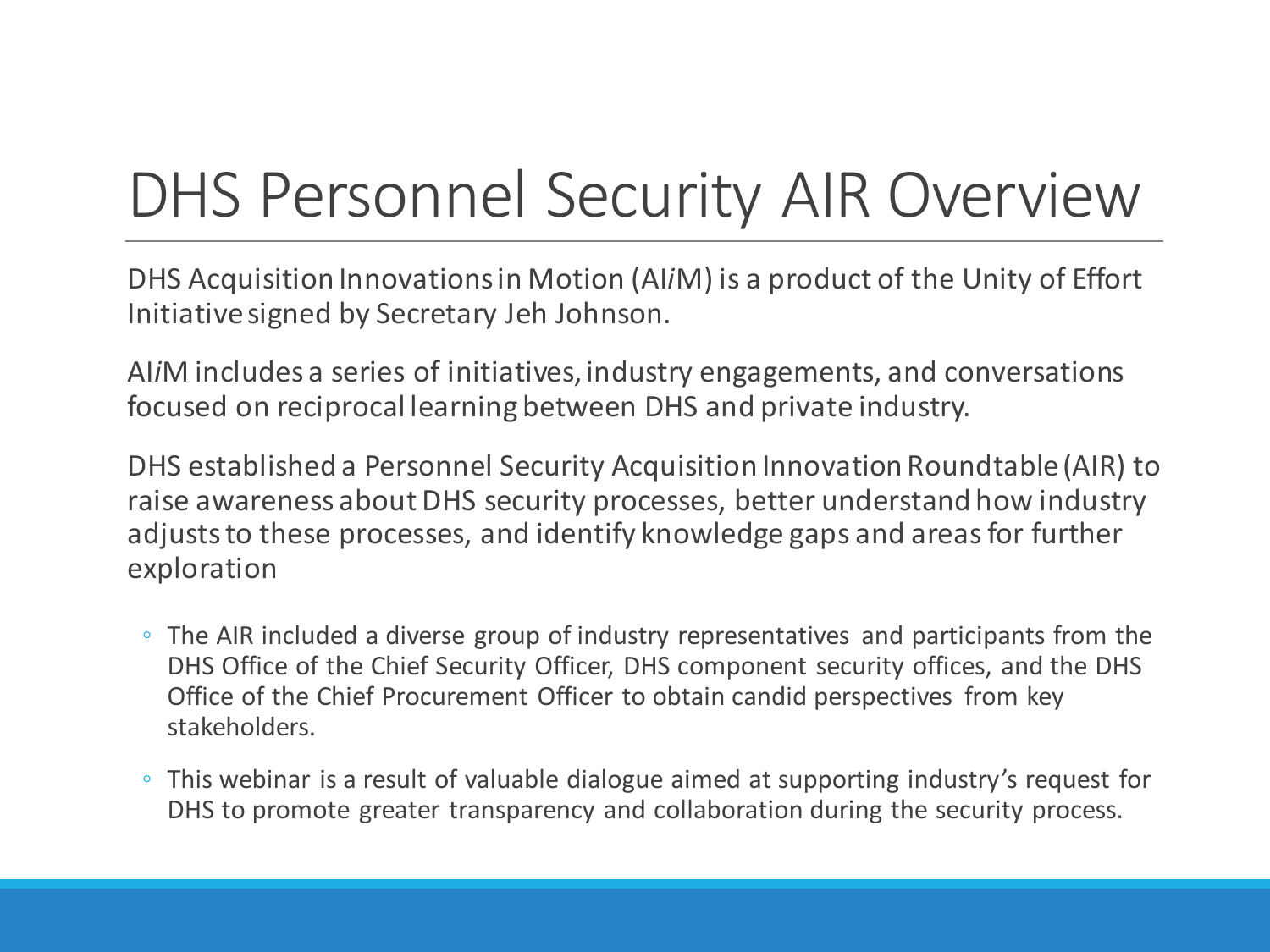# Glossary of Terms

Suitability vs Fitness Position Risk Level vs National Security Positions

Other examples

|                                                     | Department of Homeland Security                                                                                                                                               |  |
|-----------------------------------------------------|-------------------------------------------------------------------------------------------------------------------------------------------------------------------------------|--|
| Office of the Chief Procurement Officer             |                                                                                                                                                                               |  |
| <b>GLOSSARY OF TERMS</b><br>$\frac{1}{2}$           |                                                                                                                                                                               |  |
| <b>STAKEHOLDERS</b>                                 |                                                                                                                                                                               |  |
| Chief Security Officer<br>(CSO)                     | The CSO has Department-wide responsibility for the supervision, oversight and<br>direction of the Department's Security Programs for personnel, information                   |  |
|                                                     | technology and communications systems, facilities, property, equipment,<br>information and other material resources. The CSO establishes unified policies and                 |  |
|                                                     | business practices across the Department to ensure the efficient and effective use of                                                                                         |  |
|                                                     | resources in performing the actions needed to achieve functional excellence in the<br>Security Program.                                                                       |  |
| Personnel Security                                  | The PSD is responsible for evaluating and reporting the effectiveness of the DHS                                                                                              |  |
| Division<br>(PSD)                                   | Personnel Security Program; determining individuals' suitability, fitness, eligibility<br>to occupy a national security position or eligibility for access to classified      |  |
|                                                     | information; and notifying the appropriate program office of the suitability, fitness,<br>or eligibility adjudicative decision.                                               |  |
| Chief Procurement<br>Officer                        | The CPO is responsible for ensuring that contracting officials and program officials                                                                                          |  |
| (CPO)                                               | consider whether personnel security or clearance requirements are applicable and<br>insert appropriate agency or federal security program requirements in DHS                 |  |
| Contracting Officer's                               | solicitations, contracts, agreements, or other transactions. ?<br>The CORs are appointed by the Contracting Officer (CO) in writing to perform                                |  |
| Representative<br>(COR)                             | specific functions in managing a contract. The COR provides technical directions to<br>the contractor employee within the confines of the agreement. The CO and the COR       |  |
|                                                     | work together to ensure the contract requirements are clearly communicated to the                                                                                             |  |
|                                                     | contractor employee. The COR is the primary liaison between PSD and industry<br>representative and is responsible for submitting the DHS form 11000-25 <sup>1</sup> (Contract |  |
|                                                     | Suitability/Security Screening Request Form) and applicable security packages for<br>contractor applicants to PSD.                                                            |  |
| Facility Security Officer                           | An individual who has a "need to know" as it pertains to security matters for a                                                                                               |  |
| (FSO)/<br>Industry Security                         | contract. The FSO/ISP serves as a security subject matter expert for industry as well<br>as a liaison between the contractor employee or individual, and COR for security     |  |
| Professional (ISP)                                  | matters.                                                                                                                                                                      |  |
| <b>TERMS</b>                                        |                                                                                                                                                                               |  |
| Adjudication                                        | An examination of an individual's character and conduct over a sufficient period of<br>time to make a determination of fitness to work on a DHS contract and/or eligibility   |  |
|                                                     | for access to Sensitive Compartmented Information (SCI) and/or Special Access<br>Programs (SAP), materials, or areas.                                                         |  |
| Adjudicator                                         | A personnel security specialist who performs adjudications (see above).                                                                                                       |  |
| Background<br>Investigation                         | A generic term used to describe the various types of investigations into an<br>individual's background that are used to determine an individual's fitness to work on          |  |
|                                                     | a DHS contract and/or eligibility for access to SCI. SAP, materials, or areas.<br>Investigations are conducted using a variety of methods including the completion of         |  |
|                                                     | standard form questionnaires, electronic inquiries, written or telephonic inquiries, or                                                                                       |  |
|                                                     | through personal contact with individuals.                                                                                                                                    |  |
|                                                     |                                                                                                                                                                               |  |
| <sup>1</sup> Current (04/09) version under revision |                                                                                                                                                                               |  |
|                                                     | 1<br>Information gathered as of July 2016                                                                                                                                     |  |
|                                                     |                                                                                                                                                                               |  |
|                                                     |                                                                                                                                                                               |  |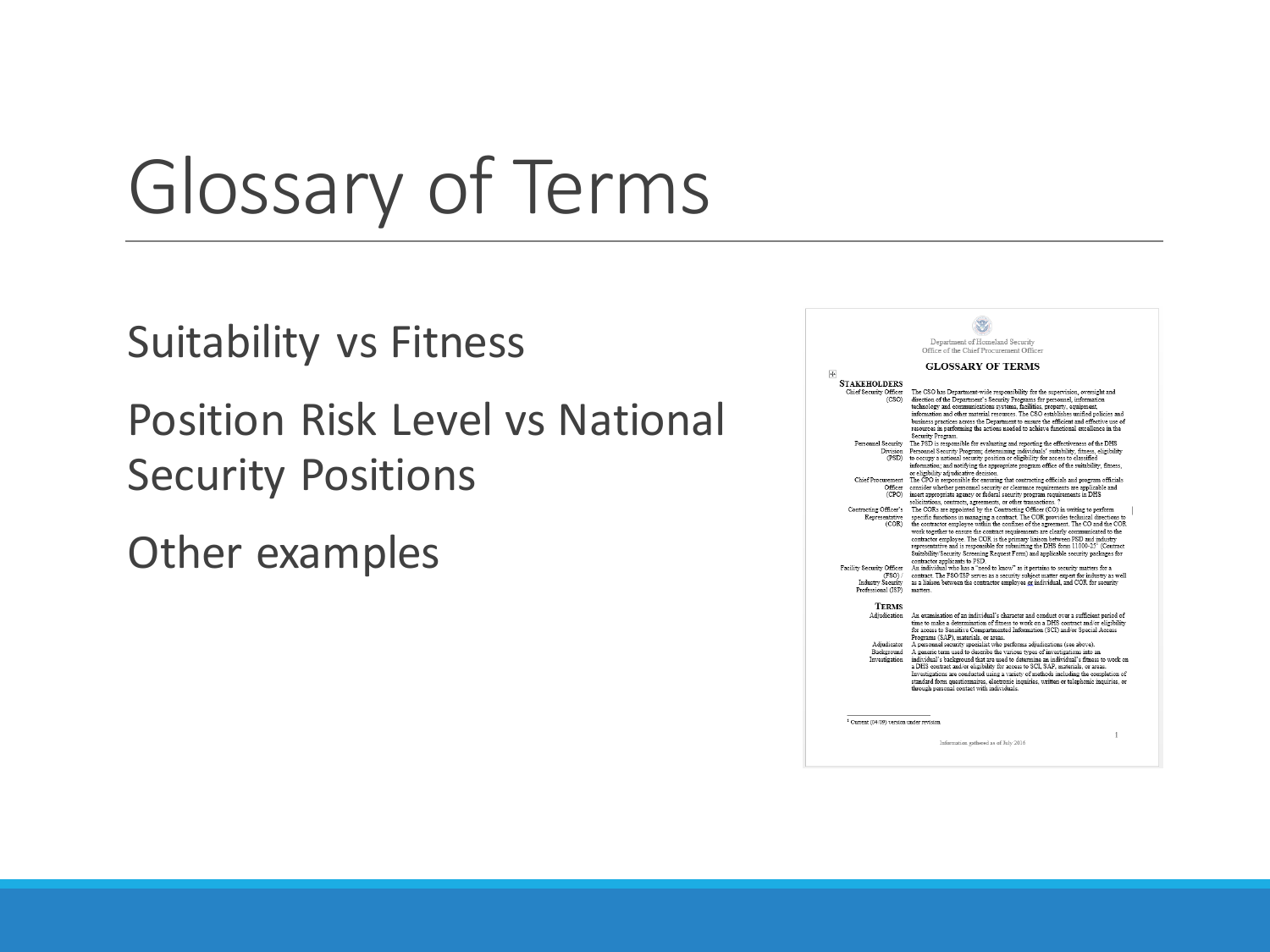## Personnel Security Key Topics

- Roles and Responsibilities related to "clearances" Reciprocity (types and challenges)
- Timeliness and factors
- Communication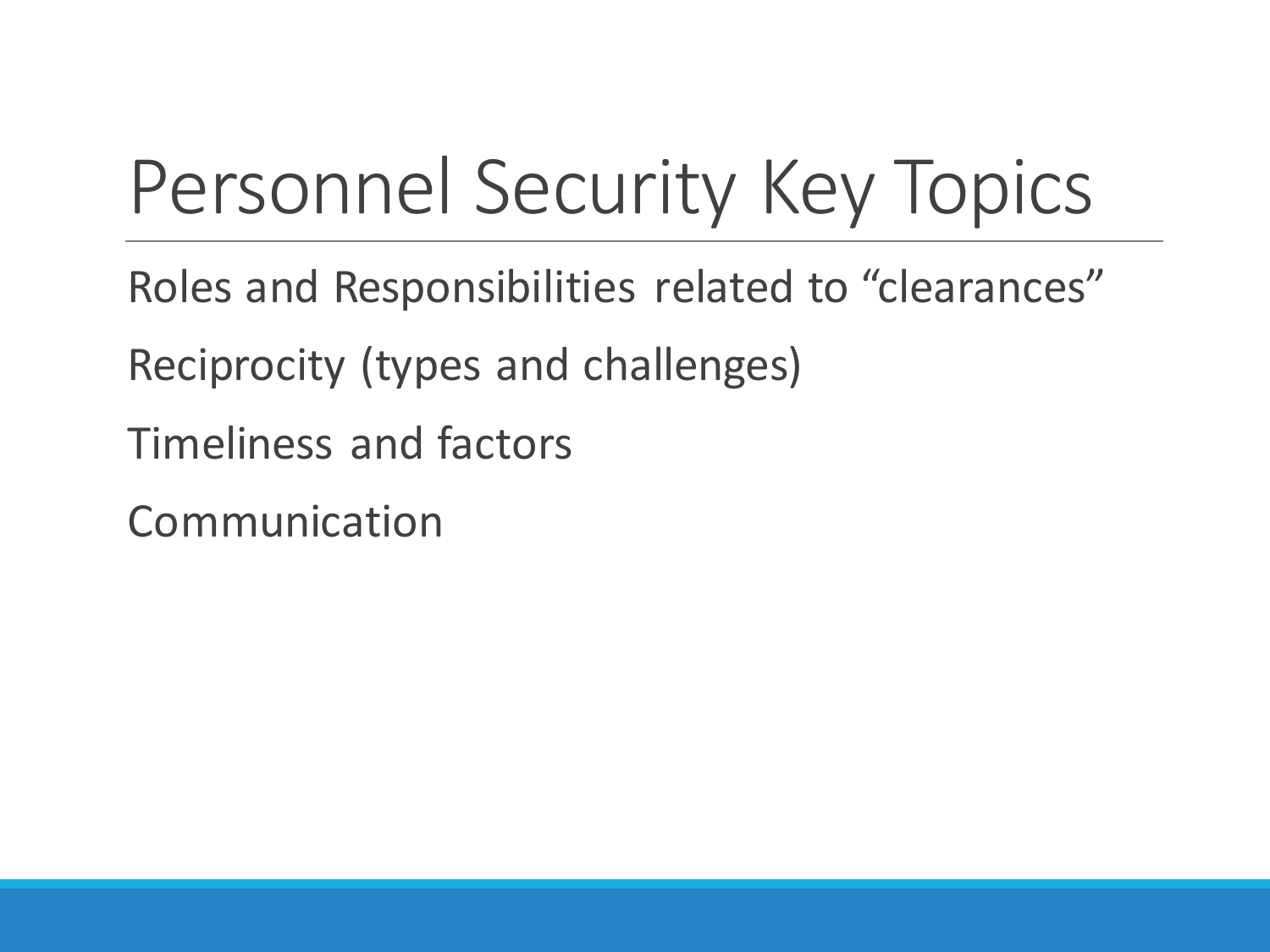### DHS Personnel Security Flowchart



### **DHS Headquarters** Personnel Security

Process Overview

#### **Homeland Security Acquisition Innovation** Roundtable

This process overview is a product of the DHS Acquisition Innovations in Motion (AIM) Acquisition Innovative Roundtable, which brought together industry and government representatives to discuss knowledge gaps in the security process.

### Prior to the Contract Award

**Homeland Security** releases an RFP/RFQ: SOW defines the position rick level

Industry Responds to RFP/RFQ: A staffing plan is developed based on the SOW released in the RFP/RFQ. Industry extends employment offer contingent on award of contract and fitness.

### **Contract Awarded**

A Contracting Officer (CO) holds a kick-off meeting to start the contract. This includes a representative from the<br>employer, possible key personnel, the COR and program manager from the government and industry side. During this meeting, a staffing plan will be discussed and reviewed with designated levels of fitness required. Security documentation, including the security screening request form: DHS Form 11000.25, begins the security process.